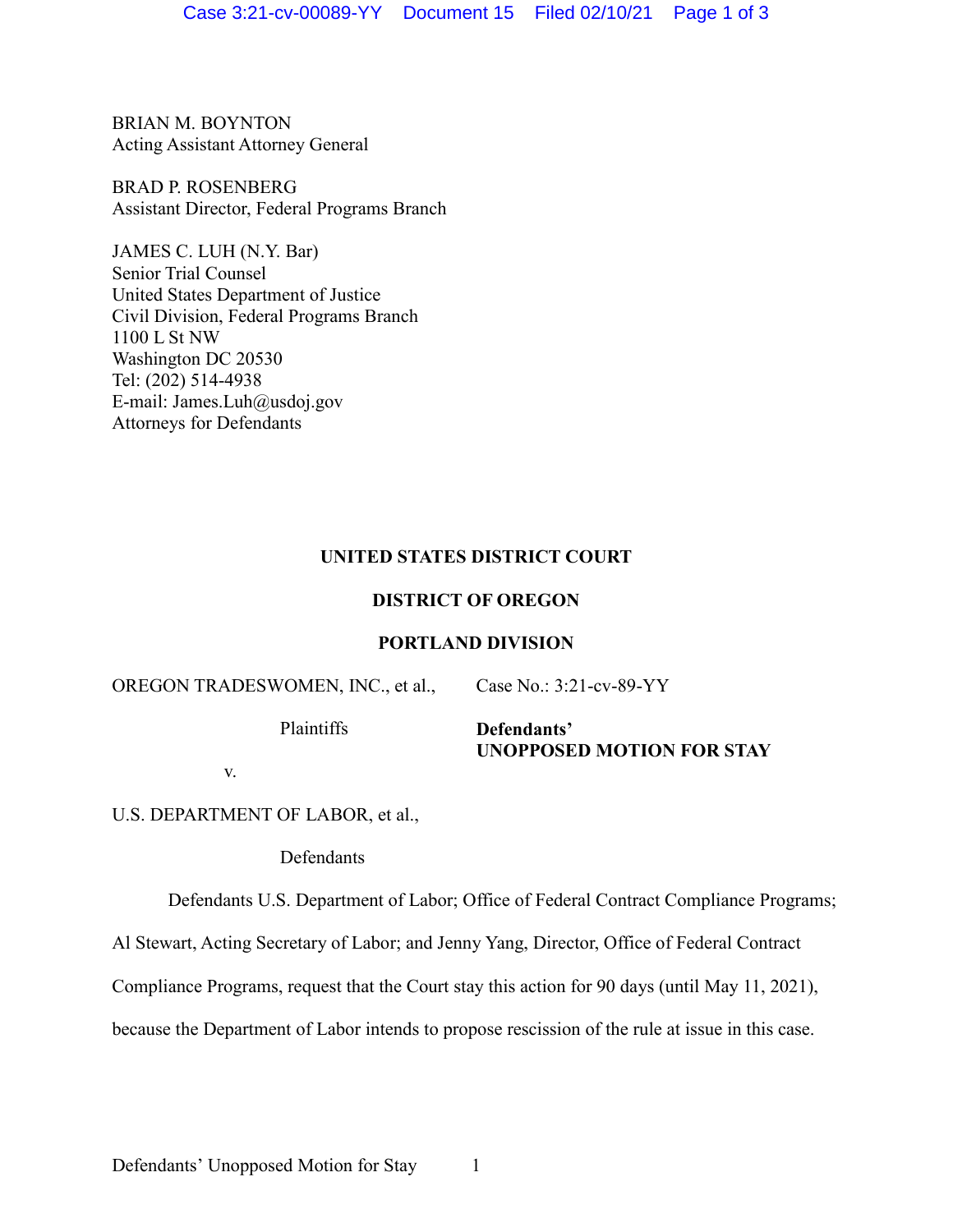## Case 3:21-cv-00089-YY Document 15 Filed 02/10/21 Page 2 of 3

The defendants have discussed this request with the plaintiffs, who indicated they do not oppose the motion subject to certain conditions discussed below.

The plaintiff organizations challenge a rule issued by the Department of Labor in December 2020, Implementing Legal Requirements Regarding the Equal Opportunity Clause's Religious Exemption, 85 Fed. Reg. 79,324 (Dec. 9, 2020), asserting claims under the Administrative Procedure Act, 5 U.S.C. §§ 551–559, 701–706. *See* First Am. Compl. for Declaratory and Injunctive Relief, ECF No. 13. The defendants' response to the complaint is due March 26, 2021.

The Department of Labor intends to propose rescission of the December 2020 rule through notice-and-comment rulemaking, a process that is expected to take several months. In light of the agency's intentions, the defendants request that the Court stay this action for 90 days from the date of this motion (until May 11, 2021) based on its inherent powers. *See Landis v. N. Am. Co.*, 299 U.S. 248, 254 (1936) (noting that a court's inherent powers include authority to "control the disposition of the causes on its docket with economy of time and effort for itself, for counsel, and for litigants"). The defendants will file a status report 45 days from the date of this motion (by March 29, 2021). At the end of the 90-day period (by May 11, 2021), the defendants will file a further status report and any request to extend the stay, if appropriate.

The defendants discussed this request with the plaintiffs, and the plaintiffs indicated that they do not oppose the request if it entails the 90-day expiration and status reports proposed above.

Accordingly, the defendants request that the Court stay this action for 90 days (until May 11, 2021).